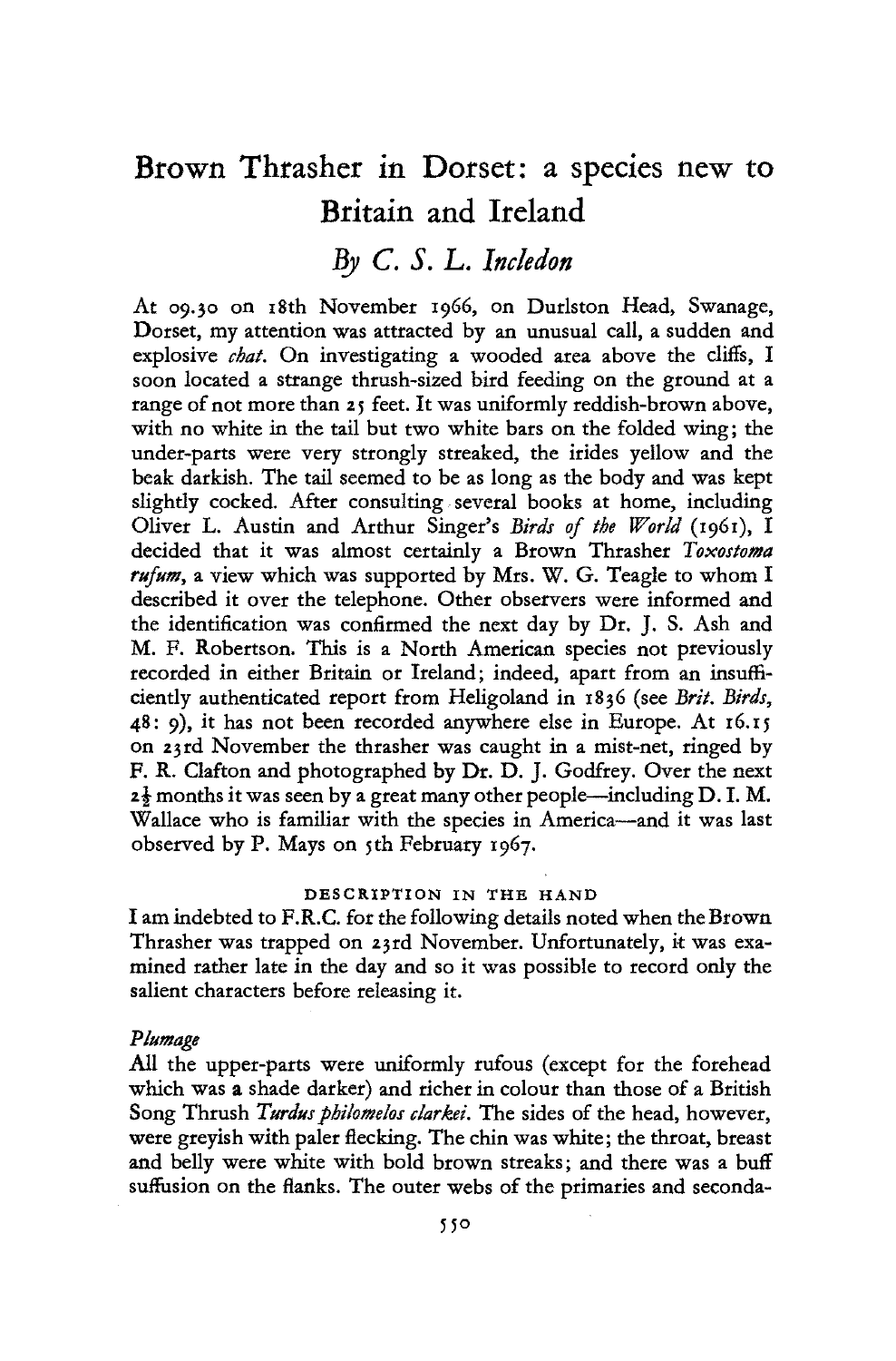ries were rufous and the inner webs blackish; the primary coverts were similar and some of the greater and median coverts had buffishwhite tips which formed the two whitish wing-bars; the feathers of the bastard wing were uniformly blackish with a wedge of buff near the tips of the outer webs. The tail was also uniformly rufous.

## *Soft parts*

The bill was not really decurved, although it gave that impression in the field and is illustrated thus in Roger Tory Peterson's American book *A Field Guide to the Birds* (1947). The wholly black upper mandible actually curved down quite markedly, but the lower mandible, which was black with a pinkish base, was virtually straight along its lower edge and indeed curved up a little at the tip. The legs were greyish and the irides strikingly yellow.

#### *Measurements and structure*

The following measurements were taken: wing 98 mm. (flattened chord); bill 20 mm. (from feathers); tail about 130 mm.; and weight 81 grams at 16.30 hours. The 4th and 5th primaries were longest and equal; the 3rd and 6th equal and 3-4 mm. shorter; and the 1st primary about 20 mm. longer than the longest primary covert. The outer webs of the 3rd-6fh primaries were emarginated. The outer rectrices were about 20 mm. shorter than the longest and the penultimate pair about 6 mm. shorter, but there was considerable abrasion of the tips.

#### FIELD NOTES

This section is a summary of my own field notes and those of J.S.A. and D.I.M.W. The Brown Thrasher looked similar in size to a Song Thrush, but at the same time it was slimmer and had a much longer tail. The whole of the upper-parts, including the tail, were uniformly bright reddish-brown. The under-parts were noted by me as white with bold brown streaks and this accords with the description taken in the hand, but J.S.A. and D.I.M.W. both considered the ground colour to look pale or greyish rather than pure white with the bold streaks of dark brown most marked on the flanks and less well-defined on the sides of the breast. The sides of the head were obviously greyish, the ear-coverts with dark margins, and the two pale wingbars were conspicuous. The bill looked darkish and I entirely agree with the comments of F.R.C., quoted above, about its shape. At close quarters the noticeable yellow eye appeared as a light circle with a dark outer circle and the pupil forming a central spot. The long tail was constantly cocked, jerked upwards or flicked sideways.

All observations were within a radius of 60-100 yards of the original sighting, but the thrasher might easily have passed unnoticed in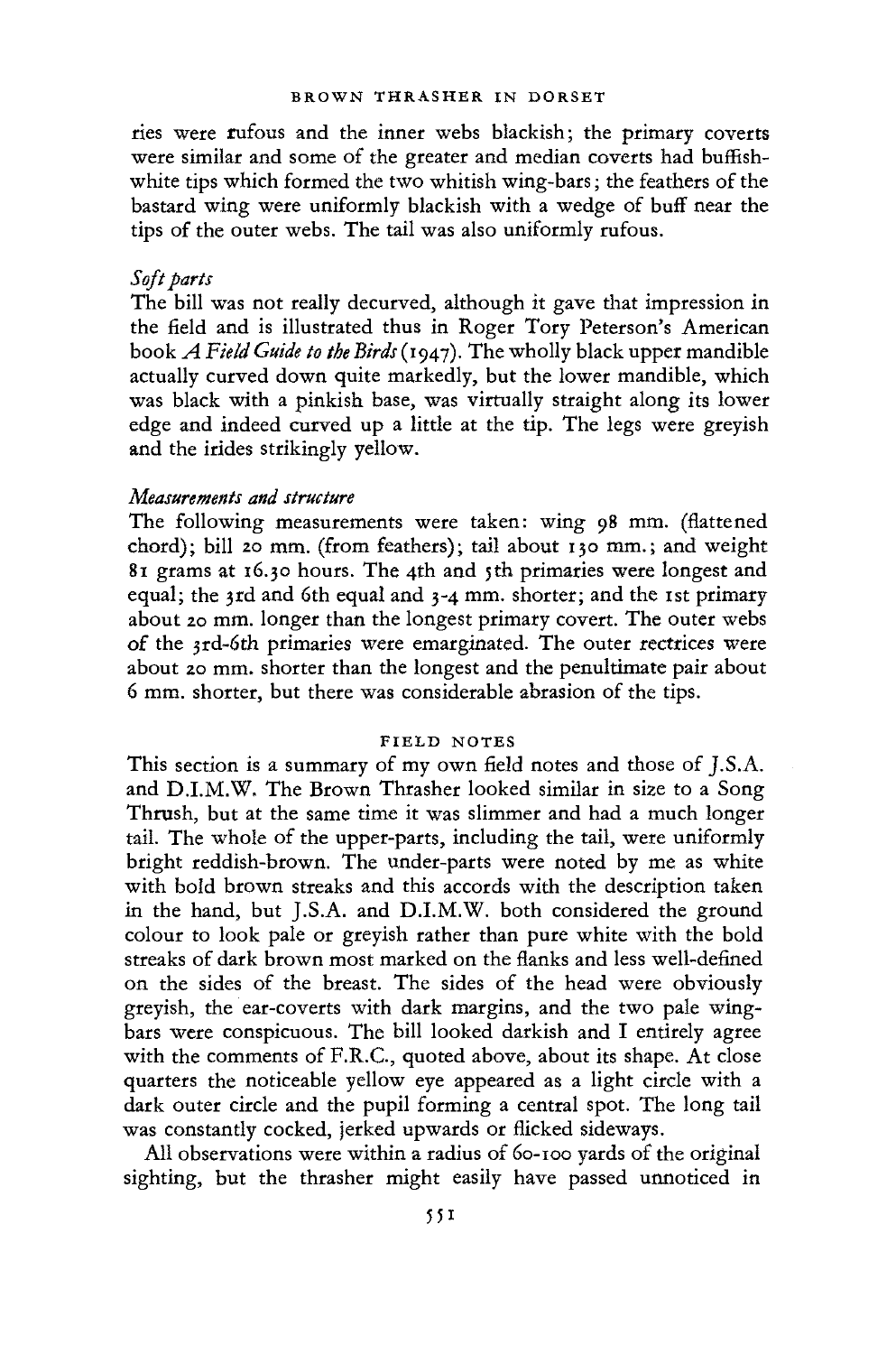#### **BRITISH BIRDS**

the dense cover of holm oaks *Quercus ilex* near-by. On some occasions it was extremely skulking at the edge of this cover, but on others it took little notice of parties of observers and could be watched at close ranges as it fed on the ground under trees or on a wide path that ran through its territory. Attention was usually drawn to it by its two characteristic and often repeated call-notes. One was a rather chat-like, metallic *tehee* or *tschack* and the other a harsh 'huskythroaty' *tseh-aak* widi almost the quality of a Jay *Garrulus glandarius*  or Magpie *Pica pica.* Once it called repeatedly when it joined a group of Blackbirds *Tardus merula* and Song Thrushes which were apparently mobbing an unseen predator. Once, too, it was noted pulling worms out of the soil like a Song Thrush, but it was more usually observed feeding on the acorns of *Quercus ilex* at which it hammered with much vigour, throwing its head right back with each stroke and bringing its bill down vertically.

#### **IDENTIFICATION**

Thrashers bear a certain resemblance to some of the babblers in the mainly Old World subfamily of Timaliinae, but these could be ruled out for several reasons, including their lack of wing-bars. The Dorset bird was clearly a thrasher and it remained to decide to which of the eleven North and Central American species it could belong. Only the Brown Thrasher, the Sage Thrasher *Oreoscoptes montanus* and the Longbilled or Sennett's Thrasher *Toxostoma longirostre* have the necessary combination of wing-bars and streaking below. The Sage Thrasher was ruled out because it is smaller and darker and has white tips to the tail, and the Long-billed Thrasher (which is more like the Brown) because it is less rufous and its streaking is clearly blackish.

## **NOTES ON THE SPECIES**

The Brown Thrasher is one of eight North American species of the genus *Toxostoma* within the New World family of the Mimidae. In all, there are 30 or 31 species in the family, which also includes the Mockingbird *Mimus polyglottos* and the Catbird *Dumetella carolinensis,* and they tend to be residents or at most medium-distance migrants. The Brown Thrasher breeds from south-eastern Alberta and southern Quebec south to eastern Texas and southern Florida—in other words, throughout much of southern Canada and the United States east of the Rocky Mountains—and the species winters mainly in the southern parts of this area, usually withdrawing south of a line from northeastern Texas to south-eastern Virginia, but occasionally staying on in southern Ontario, Montreal and Massachusetts. This summary of the range is based on Bent (1948), as is most of the information in the next paragraph.